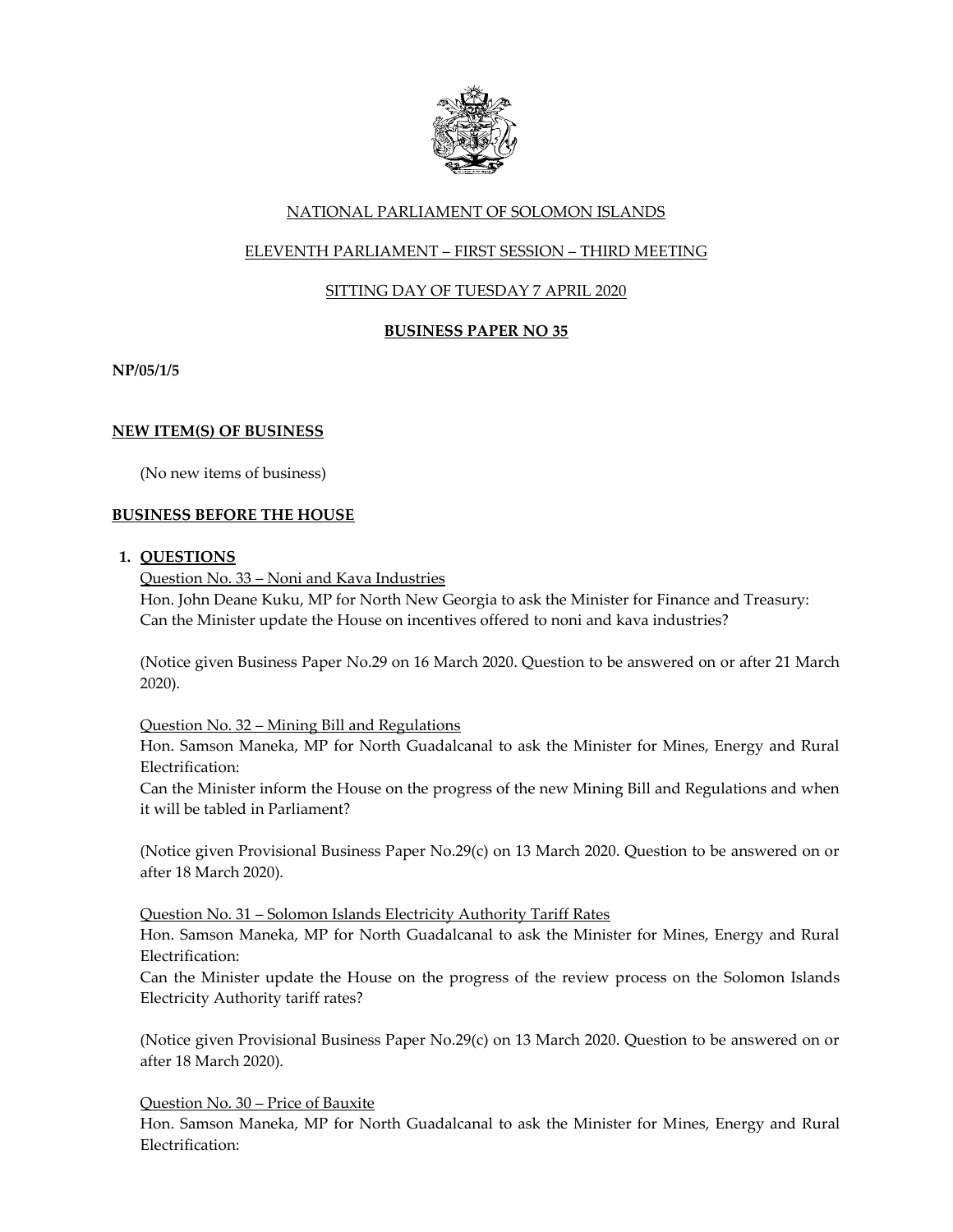Can the Minister inform the House on the progress of the setting and gazetting of the price of bauxite based on the international stock market price?

(Notice given Provisional Business Paper No.29(c) on 13 March 2020. Question to be answered on or after 18 March 2020).

### Question No. 29 – Gold Ridge Mine

Hon. Samson Maneka, MP for North Guadalcanal to ask the Minister for Mines, Energy and Rural Electrification:

Can the Minister inform the House on Gold Ridge Mine in relation to:

- a) the progress of activities at the Gold Ridge Mine in terms of company arrangements, compliance with laws and standards, including dealing with resource owners who are now complaining about the company;
- b) results of the feasibility study on the life span of the mine; and
- c) steps taken to deal with the Gold Ridge Tailings dam concerns?

(Notice given Provisional Business Paper No.29(c) on 13 March 2020. Question to be answered on or after 18 March 2020).

#### Question No. 28 – Ban on Plastic

Hon. Peter Kenilorea Jnr., MP for East Are'are to ask the Minister for Environment, Climate Change, Disaster Management and Meteorology:

Can the Minister inform the House on the implementation and progress of the ban on plastic policy?

(Notice given Provisional Business Paper No.29(c) on 13 March 2020. Question to be answered on or after 18 March 2020).

#### Question No. 27 – 400 Meters Above Sea Level Restrictions on Logging

Hon. Peter Kenilorea Jnr., MP for East Are'are to ask the Minister for Environment, Climate Change, Disaster Management and Meteorology:

Can the Minister inform the House on how the government will enforce the 400 meters above sea level restrictions on logging activities?

(Notice given Provisional Business Paper No.29(c) on 13 March 2020. Question to be answered on or after 18 March 2020).

#### Question No. 25 – Climate Change

Hon. Peter Kenilorea Jnr., MP for East Are'are to ask the Minister for Environment, Climate Change, Disaster Management and Meteorology:

Can the Minister inform the House on:

- a) the status of the Climate Change Bill and when is it expected to be brought to Parliament; and
- b) any plans for the relocation of affected communities in Solomon Islands, especially by sea level rise, in places like Ontong Java, Lau, Walande and Langalanga?

(Notice given Provisional Business Paper No.29(b) on 12 March 2020. Question to be answered on or after 17 March 2020).

### Question No. 20 – Infrastructural Needs of Courts

Hon. Matthew Wale, MP for Aoke/Langalanga to ask the Minister for Justice and Legal Affairs: Can the Minister inform the House on what steps the government will take to address the infrastructure needs of the courts in view of the complaints by the Chief Justice?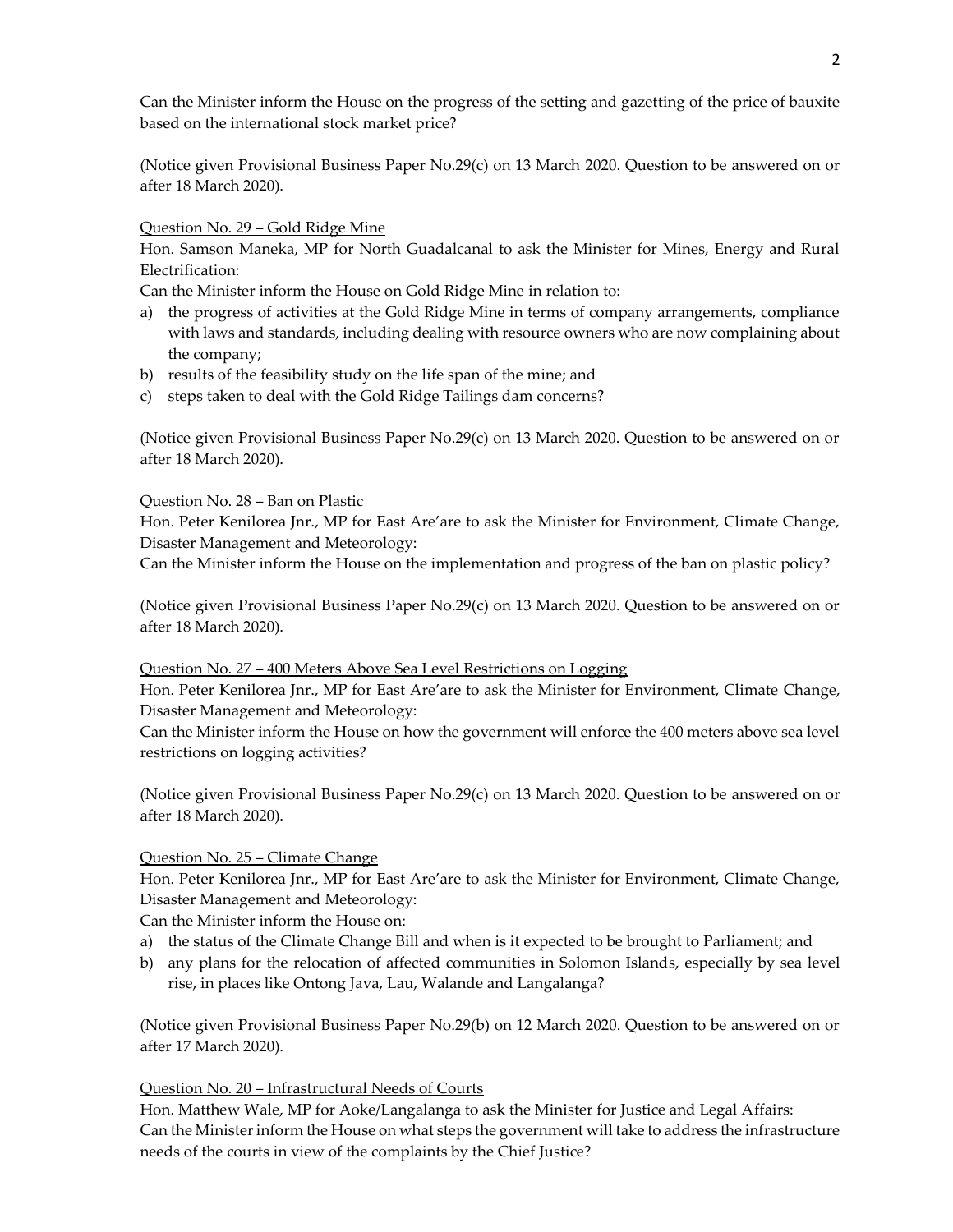(Notice given Provisional Business Paper No.29(b) on 12 March 2020. Question to be answered on or after 17 March 2020).

Question No. 18 – Learning and Development Needs

Hon. John Deane Kuku, MP for North New Georgia to ask the Minister for Women, Youth, Children and Family Affairs:

Can the Minister inform Parliament of the Ministry's policy and strategy to:

- a) accommodate the learning and development needs of children within the ages of  $3 4$  years old; and
- b) encourage continuous learning and development for women and girls who have been pushed out of the formal education system?

(Notice given Provisional Business Paper No.29(b) on 12 March 2020. Question to be answered on or after 17 March 2020).

Question No. 15 – Early Childhood Care and Education

Hon. John Deane Kuku, MP for North New Georgia to ask the Minister for Education and Human Resources Development:

Can the Minister inform Parliament of the status of the Early Childhood Care and Education (ECCE) program in the light of the newly introduced Pre Primary Year (PPY) program?

(Notice given Provisional Business Paper No.29(b) on 12 March 2020. Question to be answered on or after 17 March 2020).

### **2. MOTIONS**

Motion No.7 – Motion to Approve State of Public Emergency and for its Continuation.

Hon. Manasseh D. Sogavare, Prime Minister moved:

That Parliament approves the Proclamation by His Excellency the Governor-General declaring a State of Public Emergency exists in Solomon Islands, on the 25<sup>th</sup> March 2020 pursuant to Section 16, subsection 3, of the Constitution; and that Parliament approves that the State of Public Emergency shall continue in force until the expiration of a period of four months, unless revoked by a resolution of Parliament pursuant to Section 16, subsection 6 of the Constitution.

(Motion moved on 6 April 2020).

Motion No.5 – Consider Paper, Report of the Foreign Relations Committee on the Inquiry into the Question of severing of existing ties with the Republic of China (Taiwan).

Hon. Peter Kenilorea Jnr, Chairman of the Foreign Relations Committee to move:

That Parliament resolves itself into the Committee of the Whole House to consider National Parliament Paper No.21 of 2019, the Foreign Relations Committee Report on the Inquiry into the Question of severing of existing ties with the Republic of China (Taiwan).

(Notice given Provisional Business Paper No.19 on 2 December 2019. Motion to be moved on or after 6 December 2019).

Motion No.4 – Motion of Confidence.

Hon. Manasseh D. Sogavare, Prime Minister to move:

That Parliament has confidence in the Government and its policies.